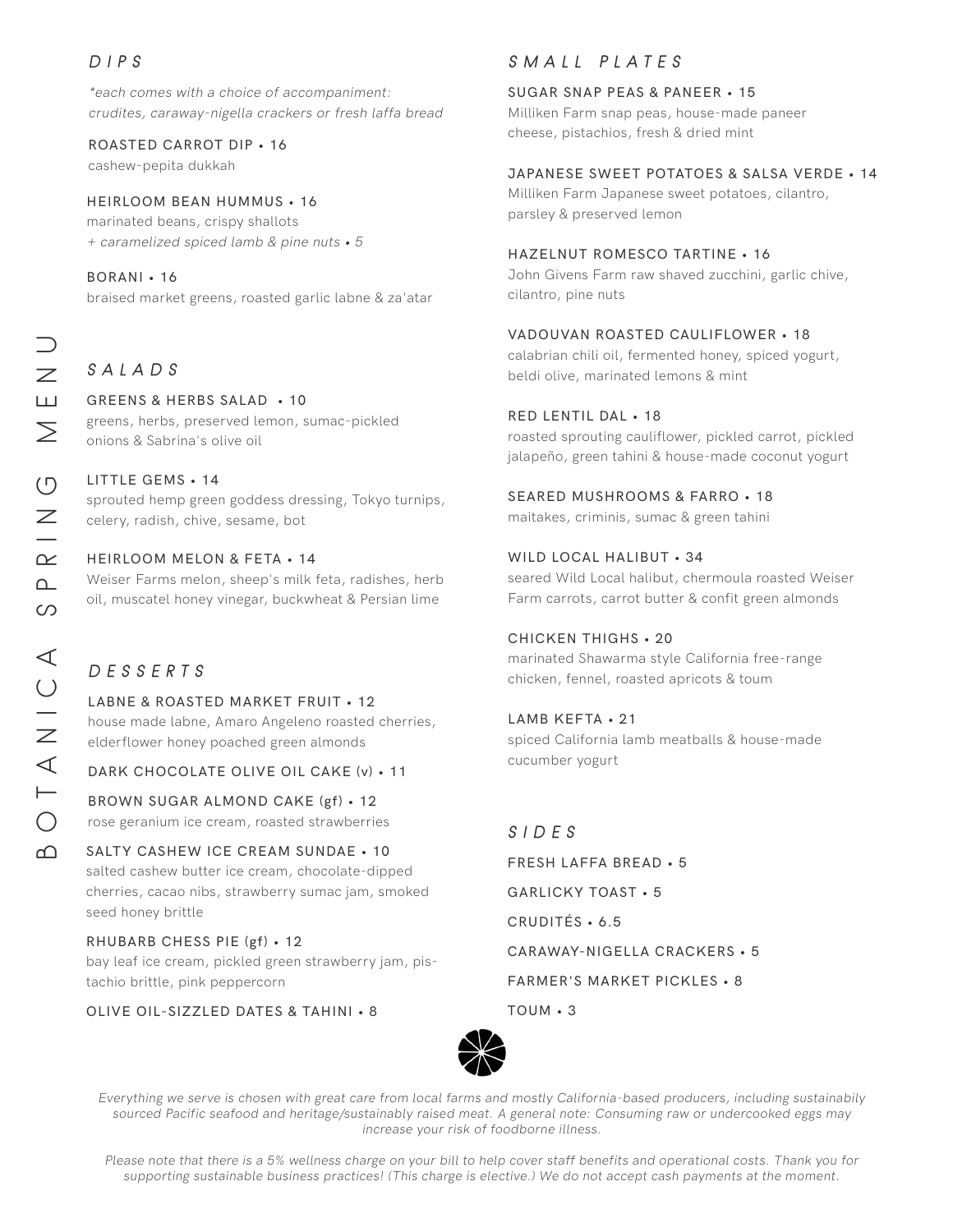### BUBBLES

#### **Casa Belfi 'Naturalmente Frizzante' NV**, Veneto (Italy), org • 18

Glera grape give this Pet-Nat some high intensity pleasure. Delightfully finished with green apple vibes. Bright and light!

### WHITE

**Florèz Wines 'Shangri-Li Savvy-B' 2021,** Mendocino (California), org • 18 Racy Sauvignon Blanc with deep flavors of tropical fruits, orange blossom, white flowers and and salinity.

**Rebenhof 'Weissburgunder' 2017,** Styria, (Austria), org • 17

Pinot Blanc from Austria. A delight of finess and elegance. Marzipan, fresh peach kisses and a zippy finish.

### ORANGE

**Pheasant's Tears 'Mtsvane Tibaani' 2020**, Kakheti (Georgia), org • 15 Mtsvane spends 3 weeks on the skins in qvevri for this classic-drinking wine from Santa Fe native John Wurdeman and Gela Patalishvili. Notes of dried apricot, black tea and dried thyme.

**Cantina Giardino 'Na' 2020**, Campania (Italy), org • 19 A treasure of a winery in the heart of Campania. Grapefruit, citrus peel and a tangy bitterness. .

### PINK

**Clos des Mourres 'Pompette' 2019,** Rhône (France), bio • 15 Soft and bright rosé of Grenache & Caladoc with aromas of candied fruit and cherry blossoms.

### RED

**Laurent Herlin 'Tsoin Tsoin' 2020**, Loire, (France), org + bio • 15 Serious / not so serious carbonically macerated Cabernet Franc. Fun and fresh, candied cherry cola and light sweet tannins.

**Mario Macciocca 'Terra' 2019**, Lazio, (Italy), bio • 16 Mario is a champion of biodynamic and low intervention winemaking in Lazio. Here is Cesanese! A voluptuous, dark, fruit-forward wine with a little spice and finish of espresso and licorice.

### COCKTAILS

HARD LEMONADE \* Sandoval Limoncello, cav THE BEAN \* Haymaker's vodka, Forthave Spi Coffee Liqueur, Canyon iced coffee, Sandova

BOTANICA SPRITZ \* Aperol, Lillet Blanc, grap seltzer • 14

SUMAC DOG \* vodka, grapefruit juice, sumac soda • 17

GIN + TONIC \* Future gin, Fever Tree tonic, flower waters, rosemary, cucumber • 16

ARUGULA \* gin, Green Chartreuse, arugula, lemo

BEET \* tequila blanco OR mezcal (choose one juice, cilantro, agave • 17

CELERY \* Yola Mezcal, celery juice, lemon, g

STRAWBERRY \* Four Roses bourbon, Amaro, vermouth, lemon, demerara, strawberry, mint

WHITE NEGRONI \* Future gin, Cocchi Americano, Amaro Angeleno, citrus peel • 19

RUCOLINO \* Banhez mezcal, El Jimador tequila, Amaro Rucolino, Green Chartreuse, orange twist • 18

### NON-ALCOHOLIC

| va • 16                           | HOUSE FILTERED SPARKLING WATER • 3                                                                |
|-----------------------------------|---------------------------------------------------------------------------------------------------|
| rits 'Brown'<br>l limoncello • 16 | CUCUMBER LEMON GINGER SPRITZER • 8                                                                |
| pefruit,                          | STRAWBERRY HIBISCUS SPRITZER • 6<br>market strawberries, hibiscus, rose hip                       |
| salt rim, lemon,                  | FERMENSCH KOMBUCHA • 6 *choice of<br>Bloom (blueberry, lavender, chamomile) or<br>Dry-Hopped Pear |
|                                   | GHIA SPRITZER * grapefruit, tonic . 15                                                            |
| on, agave • 16                    | AMASS RIVERINE & TONIC * flower waters,<br>rosemary, cucumber • 15                                |
| e!), lime, beet                   | Mikkeller 'Drinkin' in the Sun' N/A Wheat Ale • 9                                                 |
| inger, honey • 17                 | Mikkeller 'Limbo Yuzu' Low 0.3% ABV Flemish<br>Primitive • 9                                      |
| Angelino, dry<br>t • 17           |                                                                                                   |
|                                   |                                                                                                   |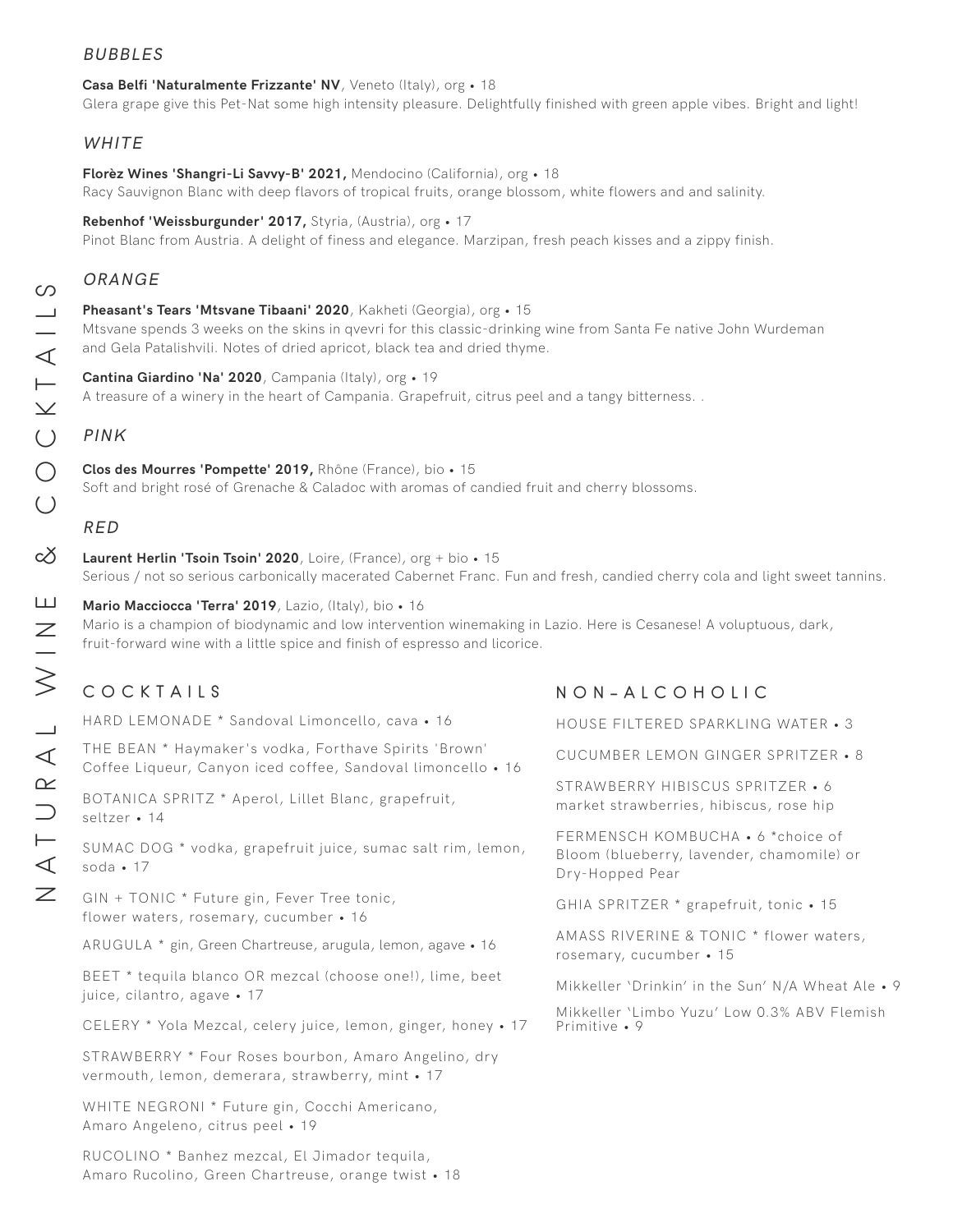

# DRINKS

# COCKTAILS NATURAL WINE BEER SPIRITS AND AMARI

Natural wine = wine made by passionate and caring producers, from grapes grown without pesticides, vinified without intervention or additives (beyond an occasional touch of sulfur for stability), with little-to-no manipulation . . . all of which results in wines that are vibrant, distinctive and alive . . . wines that we think are very special, and that you should feel really, really good about drinking!

**\* within a category, wines are listed roughly by body**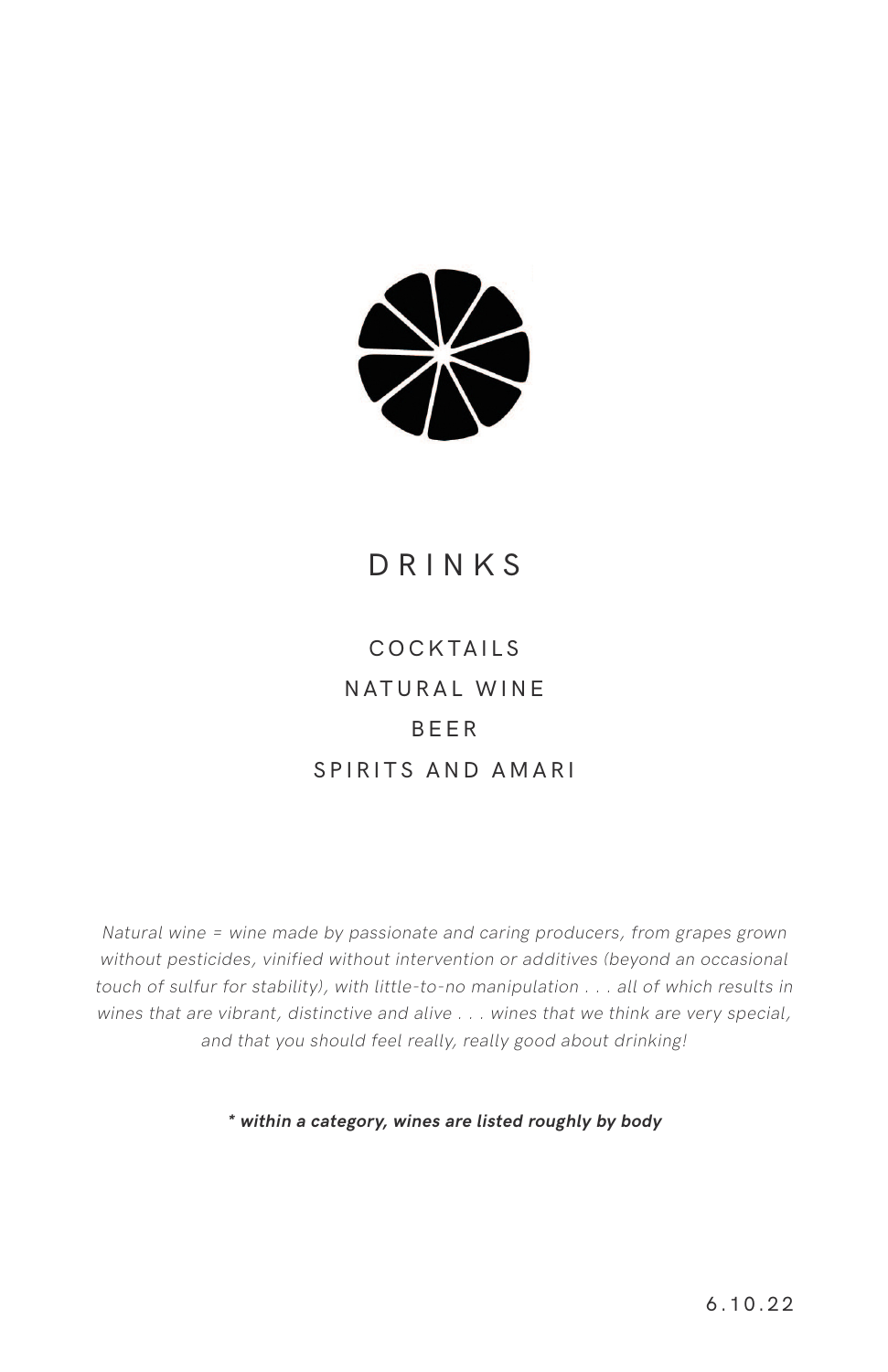### COCKTAILS

HARD LEMONADE \* Sandoval Limoncello, cava • 16

THE BEAN \* Haymaker's vodka, Forthave Spirits 'Brown' Coffee Liqueur, Canyon iced coffee, Sandoval limoncello • 16

BOTANICA SPRITZ \* Aperol, Lillet Blanc, grapefruit, seltzer • 14 SUMAC DOG \* vodka, grapefruit juice, sumac salt rim, lemon, soda • 17 GIN + TONIC \* Future gin, Fever Tree tonic, flower waters, rosemary, cucumber • 16 ARUGULA \* gin, Green Chartreuse, arugula, lemon, agave • 16 BEET \* tequila blanco OR mezcal (choose one!), lime, beet juice, cilantro, agave • 17 CELERY \* Yola Mezcal, celery juice, lemon, ginger, honey • 17 STRAWBERRY \* Four Roses bourbon, Amaro Angelino, dry vermouth, lemon, demerara, strawberry, mint • 17 WHITE NEGRONI \* Future gin, Cocchi Americano, Amaro Angeleno, citrus peel • 19 RUCOLINO \* Banhez mezcal, El Jimador tequila, Amaro Rucolino, Green Chartreuse, orange twist • 18

WANT SOMETHING CLASSIC? JUST ASK!

### NON-ALCOHOLIC

GHIA SPRITZER \* grapefruit, tonic • 15

OPTIMIST BASIL \* Optimist 'Bright', lime, agave, basil • 15

AMASS RIVERINE & TONIC \* flower waters, rosemary, cucumber • 15

CUCUMBER LEMON GINGER SPRITZER • 8

STRAWBERRY HIBISCUS SPRITZER \* market strawberries, hibiscus, rose hip • 6

FERMENSCH KOMBUCHA Bloom • 6 Blueberry-Lavender-Chamomile \*or\* Dry-Hopped Pear

MIKKELLER 'Drinkin' in the Sun' N/A Wheat Ale • 9

MIKKELLER 'Limbo Yuzu' Low 0.3% ABV Flemish Primitive • 9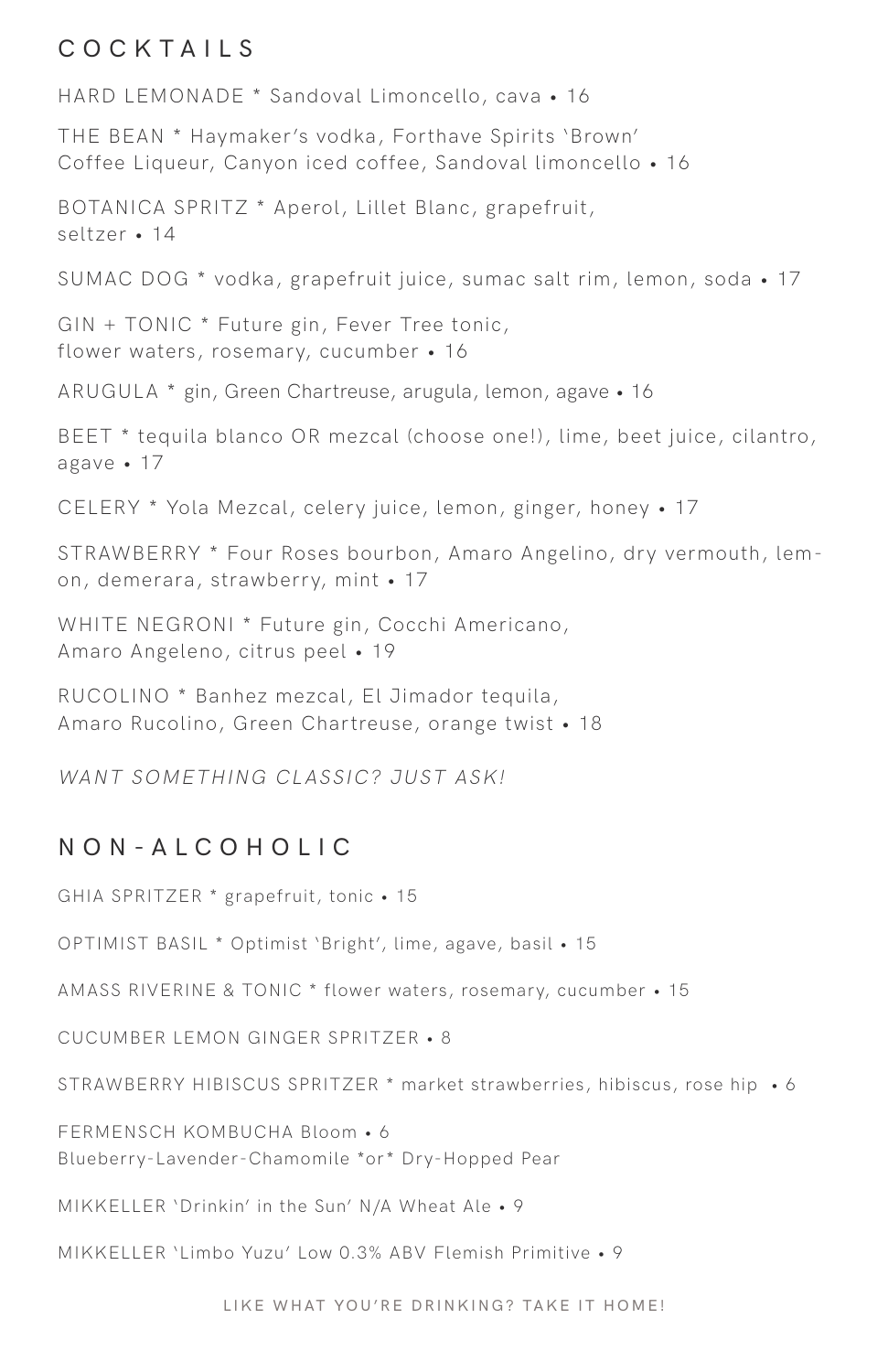### NATURAL WINE

### BUBBLES & CIDER

| Martha Stouman 'Jus Jus Night' 2020, Sebastopol (California), org<br>A low-alcohol (7% ABV) Chardonnay/Muscat Verjus off-dry pét-nat collab. with<br>LA's Julia Sherman! Floral, stone fruit & dainty champagne-like bubbles.                                           | 75  |
|-------------------------------------------------------------------------------------------------------------------------------------------------------------------------------------------------------------------------------------------------------------------------|-----|
| Wavy x Bardos 'Collaboration' 2020, Sebastopol (California), org<br>Our friends from Wavy and Bardos created this half-cider, half-sparkling syrah<br>goodness. An explosion of juicy pleasure and flavor!                                                              | 72  |
| Durham 'Liquid Confetti' 2019, California + Washington, org<br>Made of mostly pears and some apples, harvested in both California and Washington<br>state. Dry tannins, crisp acidity and a touch of astringency. It's a mouthful!                                      | 71  |
| Casa Belfi 'Naturalmente Frizzante' NV, Veneto (Italy), org + bio<br>Glera grape give this Pet-Nat some high intensity pleasure. Delightfully finished with<br>green apple vibes. Bright and light!                                                                     | 62  |
| L'Ange Vin 'Fêtembulles' 2019, Loire (France), org<br>Jean-Pierre wines are always an exciting exploration into natural winemaking. Like<br>J-P himself, this uplifting Chenin Blanc will surprise you with every sip. Invigorating,<br>fine bubbles and a bold palate. | 95  |
| Domaine de Sulauze 'Super Modeste' 2020, Provence (France), org<br>Aromatic bubbly of citrus, pears and cream. Lively and round, with a fun fruit sweetness<br>and crisp acidity.                                                                                       | 63  |
| Jumbo Time Wines 'Pet Nasty' 2021, Mendocino (California), org<br>Cali-based Jumbo's version of a Grenache Lambrusco. Rose petals, green grass, fine<br>bubbles and sandy tannins.                                                                                      | 76  |
| Swick 'Long Weekend' 2021, Willamette Valley (Oregon), org<br>Electric Pet-Nat of Riesling & Pinot Noir. Vivacious! High acidity, honeysuckle, peach<br>and nectarine.                                                                                                  | 79  |
| Borachio 'Pash Rash' 2021, Adelaide Hills (Australia), org + bio MAGNUM!!!<br>Double the fun from Down Under! Pink Pinot Noir, Savagnin & Chardonnay bubbles<br>with bright fruit vibes (raspberries, pomegranate, maybe a little pink lemonade).                       | 175 |
|                                                                                                                                                                                                                                                                         |     |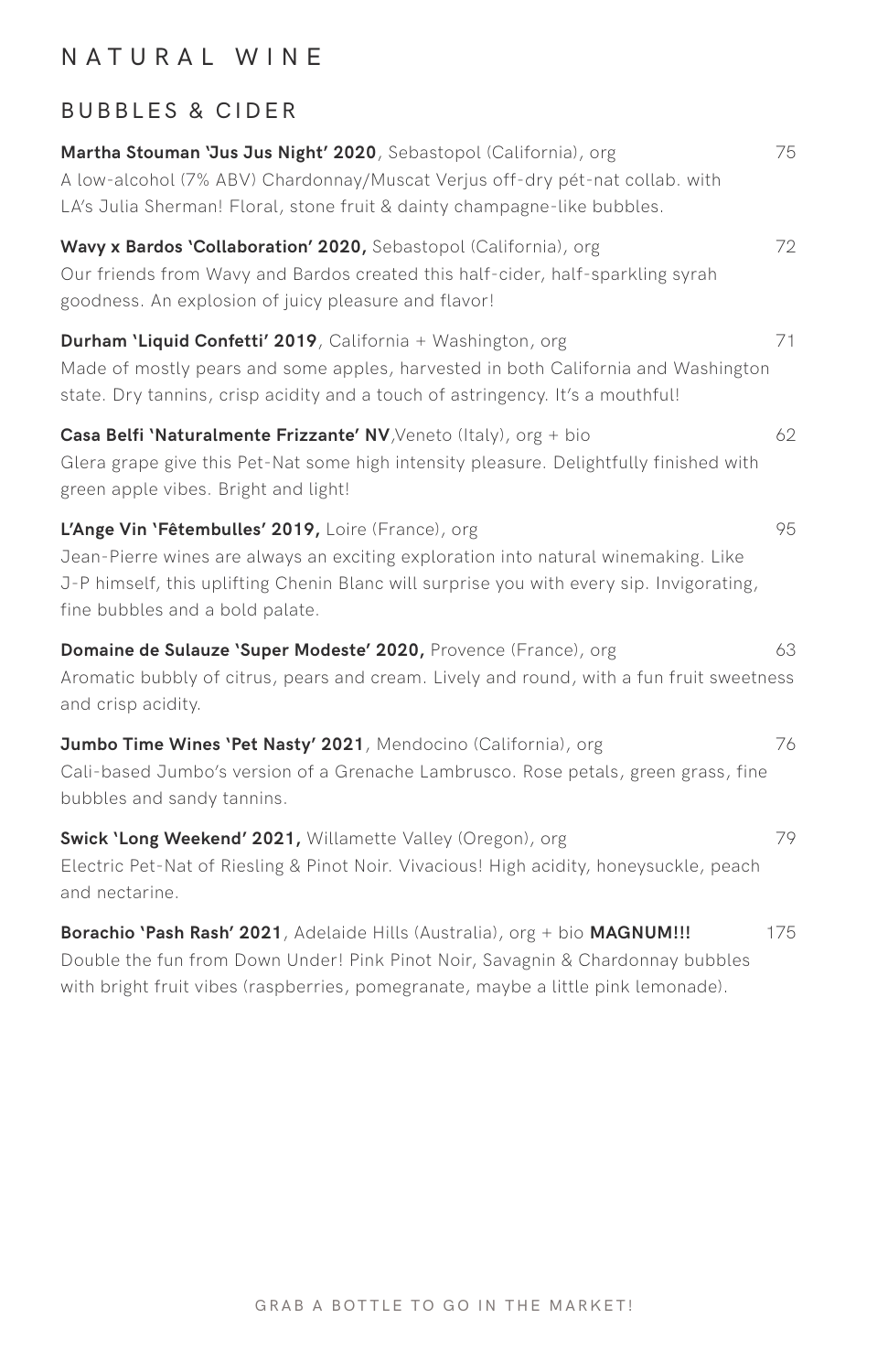### CHAMPAGNE

| André Beaufort Brut Millésimé Polisy 2008, Champagne (France), org + bio<br>Assemblage of Chardonnay and Pinot Noir from Polisy in Champagne. Rounder and<br>richer if you're looking for a lavish, voluptuous experience. Lovely bubbles & long finish.      | 185 |
|---------------------------------------------------------------------------------------------------------------------------------------------------------------------------------------------------------------------------------------------------------------|-----|
| Hugues Godmé Grand Cru 2009, Champagne (France), org + bio<br>2009 Millésime Champagne of Chardonnay & Pinot Noir. Pale yellow golden robe with fine<br>bead & soft mousse. Stone fruit, biscuity aroma with wet stone & apple blossom.                       | 186 |
| Olivier Horiot 'Métisse' Extra Brut 2020, Champagne (France), bio<br>A double Pinot date: Pinot Noir & Pinot Blanc grandiose Champagne. Delicate<br>bubbles, citrus, flowers, white flesh fruits. A touch of brioche & ginger to boot!                        | 158 |
| Ulysse Colin 'Les Maillons' Blanc de Noir NV, Champagne (France), org<br>This Pinot Noir Champagne works wonders with food. Spicy, nutty pear on the nose<br>& a textured palate of red fruit, plum, & toasty finish. Powerful every way.                     | 257 |
| Champagne Ponson Brut Premier Cru NV, Champagne (France), org<br>A bewitching bouquet of fruits and flowers! This Chardonnay & Pinot Noir dance<br>will get you moving. Fresh and smooth, dense yet delicate!                                                 | 137 |
| R. Pouillon & Fils 'Grande Vallée' Brut NV, Champagne (France), org + bio<br>Rare biodynamic Champagne house. Radiant mousse, crème fraîche and<br>tangerine. Minty, peachy, grapefruit mouth. Uplifting energy & vivacity.                                   | 182 |
| Pascal Doquet 'Arpège' Premier Cru Blanc de Blancs Extra-Brut NV,<br>Champagne (Fr), org<br>Get your Premier Cru on! Doquet is all you need: Medium-bodied, a nose of tea,<br>fruit, and spice. Rich palate white flesh fruits and ginger. Mineral, gorgeous. | 209 |
| Elise Dechannes 'Essentielle' 2016, Champagne (France), org<br>Zero dosage Champagne of Pinot Noir. Elegant and unapologetic. Clean,<br>fresh and bright on the palate yet round and sultry. An absolute pleasure.                                            | 182 |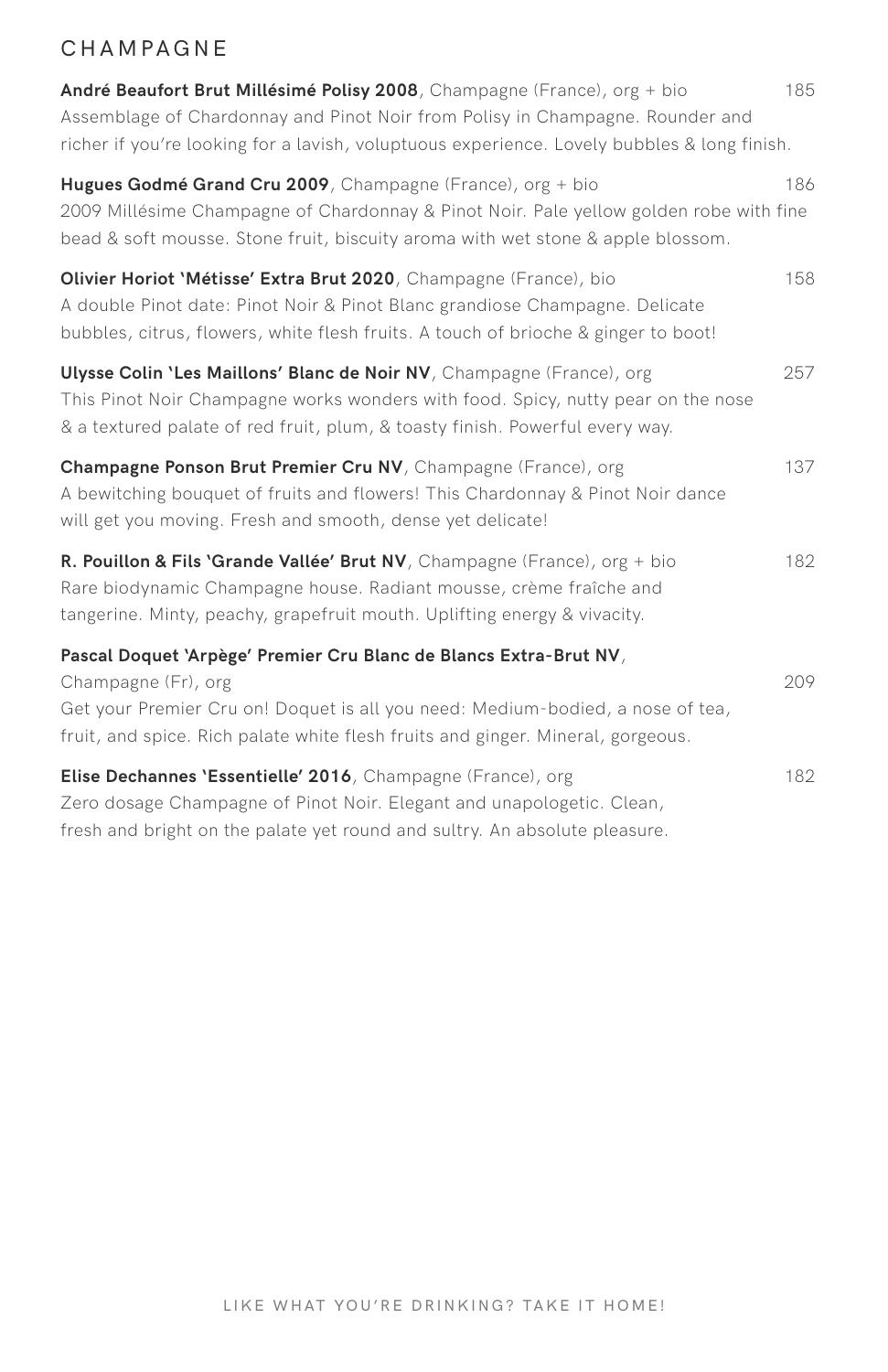### WHITE

| Ashanta 'Calypso' 2020, Sonoma (France), org<br>First cuvée of Chardonnay from our two favorite local winemakers, Chenoa and Will.<br>Light, refreshing nose and lovely round mouthfeel. Not buttery.                                                                                 | 86 |
|---------------------------------------------------------------------------------------------------------------------------------------------------------------------------------------------------------------------------------------------------------------------------------------|----|
| <b>Domaine Achillée 'Pinot Blanc' 2018</b> , Alsace (France), org + bio<br>The nose of this Pinot Blanc opens to aromas of pear, apricot and pineapple.<br>Refreshing and mineral with a long, spicy finish. Finesse!                                                                 | 68 |
| Rebenhof 'Weissburgunder' 2017, Styra (Austria), org<br>Pinot Blanc from Austria. A delight of finess and elegance. Marzipan, fresh<br>peach kisses and a zippy finish.                                                                                                               | 65 |
| <b>Rouge Gorge 'Hors Champs Femme Soleil' 2019</b> , Côtes Catalanes (Fr.), org + bio<br>Made of 50-100-year-old grapes, this Macabeo will take you on vacation.<br>Ripe fruits, light salty notes, sunshine in a glass.                                                              | 84 |
| Weingut Georg Schmelzer 'Big Nature' 2020, Burgenland (Austria), org + bio<br>Big Nature should be called Big Fresh, because this is what the deal is. Müller-Thurgau,<br>Grüner Veltliner, Scheurebe, Welschriesling delivering peach, grapefruit, pear and tang.                    | 78 |
| Furlani 'Bianco' 2020, Trentino-Alto Adige (Italy), org<br>Summer assemblage of Nosiola, Verdealbara, Lagarino, Muller Thurgau from Trentino,<br>the home of vermouth! Bright and refreshing, slightly tropical with a mineral finish.                                                | 54 |
| Le Mazel 'Charbonnières' 2018, Ardèche (France), org<br>Vibrant and slightly fizzy Chardonnay. A bit oxidative with ripe fruits, mouthwatering<br>acidity and salinity with citrus and green apples. This one is fun.                                                                 | 63 |
| Florèz Wines 'Shangri-Li Savvy-B' 2021, Mendocino (California), org<br>Racy Sauvignon Blanc with deep flavors of tropical fruits, orange blossom,<br>white flowers and and salinity.                                                                                                  | 64 |
| Les Hautes Terres 'Louis' 2019, Loire (France), $org + bio$<br>Louis is fancy! Textured Chenin Blanc and Chardonnay. Ripe fruits, practically<br>creamy and oh so delectable.                                                                                                         | 72 |
| <b>Dominique Cornin Bourgogne Blanc 2018</b> , Burgundy (France), org + bio<br>Dominique Cornin's beautiful Chardonnay. Deep rich yellow hue; chalky, green apple<br>nose; creamy body, juicy and quaffable. Yum.                                                                     | 63 |
| J. Brix 'Limestone & Schist' 2019 , Calaveras County (California), org<br>Chardonnay named after the soil that gives it its fierce minerality. Bright, vibrant and<br>citrusy, this is far from your stereotypical Cali Chard!                                                        | 70 |
| Microbodega del Alumbro 'Alumbro' 2020 , Castilla y Léon (Spain), org + bio<br>Uber-special white from Spain. You'll be delighted by this Godello, Verdejo and<br>Chasselas. Kinda creamy, kinda floral, kinda light, more than kinda good.<br>You might see some bubbles at opening! | 77 |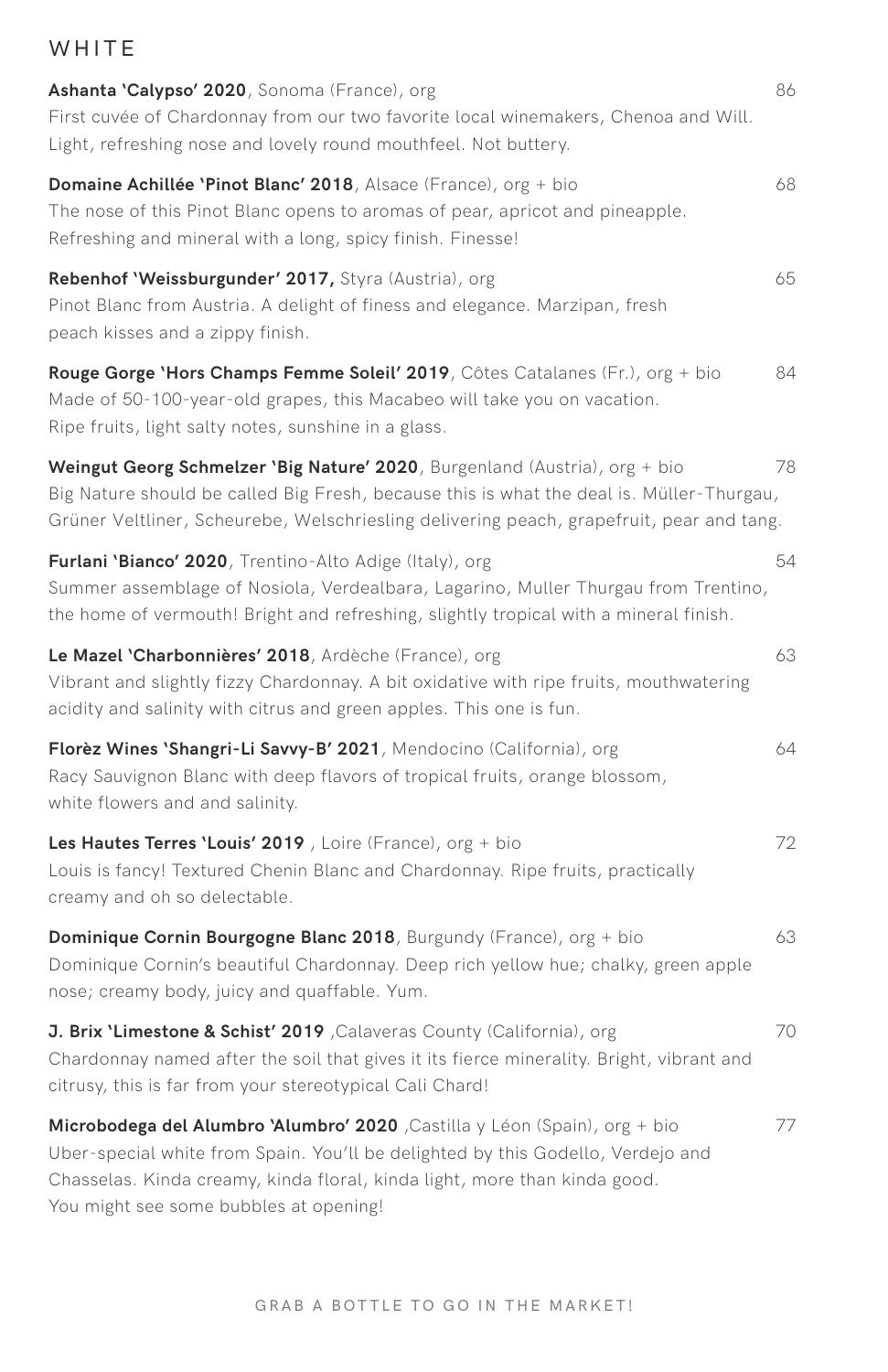| Domaine Chardigny 'Au Bois De Fée' 2019 , Burgundy (France), org<br>What a dream to be graced with this bottle! Chardonnay like we love but with a bit<br>of an edge. It speaks loudly and is a great friend to all food.    | 81  |
|------------------------------------------------------------------------------------------------------------------------------------------------------------------------------------------------------------------------------|-----|
| Garo'Vin 'Lunatic' 2020, Loire (France), org<br>Crisp-fresh-bright Chenin Blanc made by Cédric Garreau in Anjou. Lemongrass,<br>ginger, refreshing minerality and zippy ending.                                              | 81  |
| Tschida 'Himmel Auf Erden' Weiss 2019, Burgenland (Austria), org + bio<br>A very special blend of Weissburgunder & Scheurebe from a master of biodynamics.<br>Elegantly textured lemon meringue and summer cucumbers.        | 115 |
| Marula 'Ange' 2019, Burgundy (France), bio<br>Intense and oxidative Chenin Blanc from Loire, reminiscent of Jura. Intense nose,<br>toasted nuts, round and fatty palate of citrus and more nuts. Delicious with aged cheese! | 91  |

### ORANGE / SKIN CONTACT

| <b>Lamoresca 'Bianco' 2020</b> , Sicily (Italy), org + bio<br>Santa 100% Vermentino di Corso 2-3 days on skin. Layers and layers of citrus, light<br>spices and fine tannins. Clean, salty and slightly creamy!                                                                             | 94  |
|---------------------------------------------------------------------------------------------------------------------------------------------------------------------------------------------------------------------------------------------------------------------------------------------|-----|
| Succes Vinicola 'Experiencia Parellada' 2020, Catalonia (Spain), org<br>Parellada 20 days on skin! Well balanced orange: expressive, aromatic, good mouthfeel<br>and dry-ish finish.                                                                                                        | 52  |
| <b>Porta del Vento 'Grillo' 2019</b> , Sicily (Italy), org + bio<br>Grillo, one of Sicily's coolest, native white grapes, gets the orange treatment! A short mac-<br>eration on the skins gives way to a gorgeous, lightly textured wine -- mineral,<br>citrusy, with a honeyed apple core. | 68  |
| La Sorga 'Gel I' 2017, Languedoc-Roussillon (France), org<br>Another delicious potion from this funky wine scientist. Grenache Blanc spends two<br>months on skins. Wonderful full texture, piquant tang and vest-pocket savoriness.<br>Even some vermouth vibes!                           | 106 |
| Pheasant's Tears 'Mtsvane Tibaani' 2020, Kakheti (Georgia), org<br>Mtsvane spends 3 weeks on the skins in qvevri for this classic-drinking wine from<br>Santa Fe native John Wurdeman and Gela Patalishvili. Notes of dried apricot, black tea<br>and dried thyme.                          | 52  |
| L'Arge D'Oor 'White Blend' 2019, Santa Barbara (California), org<br>Santa Barbara delight! 243 days on skins, believe it or not. Skin contact of<br>Viognier & Chardonnay. Textured, intense & deep.                                                                                        | 81  |
| <b>Il Farneto 'Giandon' 2020</b> , Emilia-Romagna (Italy), org $+$ bio<br>Three weeks maceration for this Malvasia. Fruit galores! Red apple, citrus, mango, peach.<br>Feels like field trip to the countryside (or the tropics!).                                                          | 53  |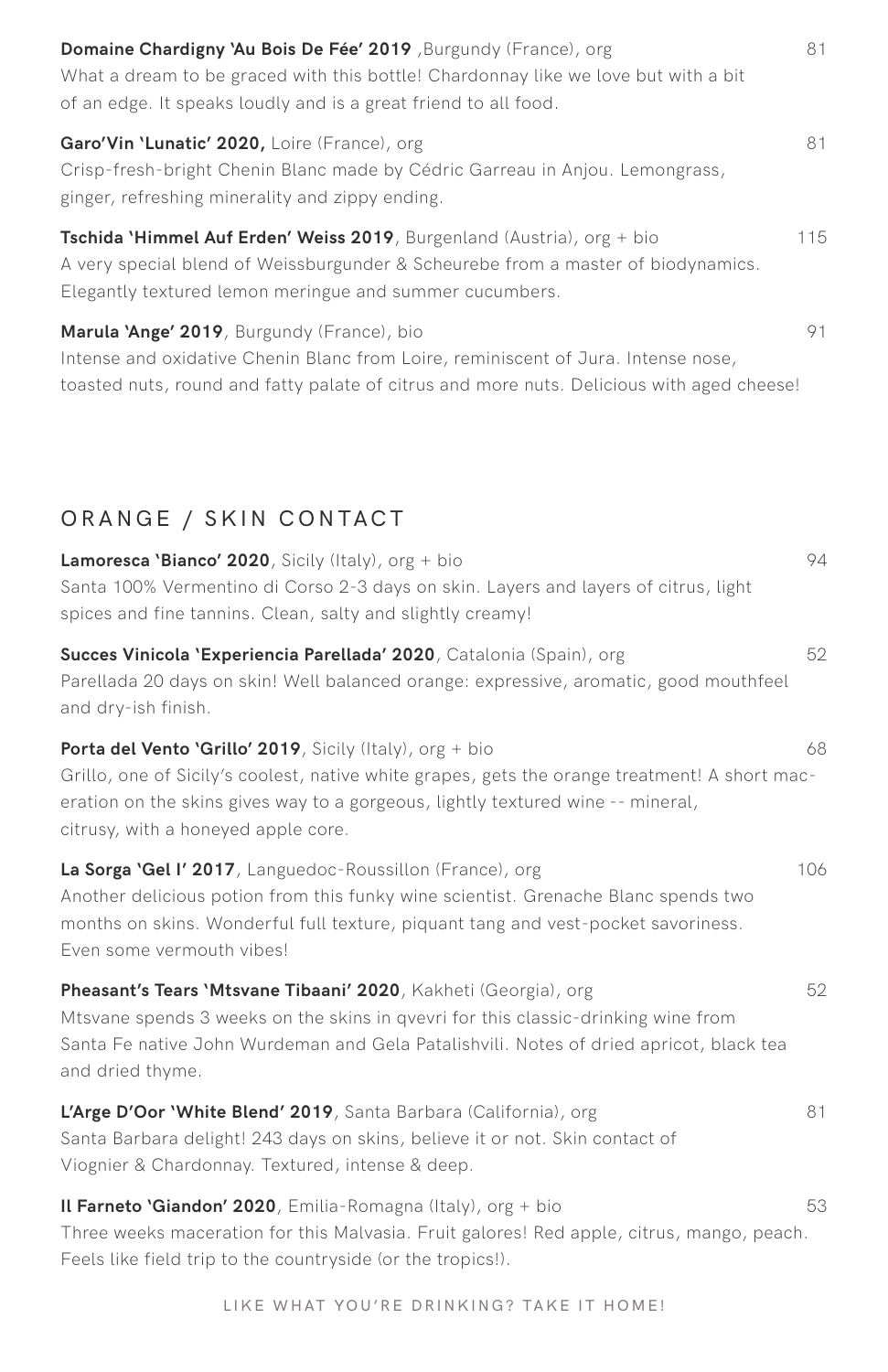| <b>Lammidia 'Frekt' 2020</b> , Abruzzo (Italy), $\text{org} + \text{bio}$<br>Summery Pecorino grapes aged on skins. Citrus, salt, hay and wildflowers, opening<br>up to ginger funk. Complex and captivating.                                                                                               | 74  |
|-------------------------------------------------------------------------------------------------------------------------------------------------------------------------------------------------------------------------------------------------------------------------------------------------------------|-----|
| Wavy Wines 'LS Gris' 2021, Sonoma (California), org<br>Pinot Gris and Chardonnay spend 3 weeks on the skins for this strawberry peach-y fruit<br>gusher. Watch out: it will go quickly :)                                                                                                                   | 65  |
| Domaine L'Octavin 'Le Roi des Cépages' 2018, Jura (France), org<br>Riesling fermented whole bunch on skins for 2 weeks. Beautiful, deeply rich fruit. You can<br>also paint the label! Quick quick, only 3 btls.                                                                                            | 110 |
| Yetti and the Kokonut 'Mt Savagnin' 2021, McLaren Vale (Australia), org<br>Fresh and tropical Savagnin (yes, it exists outside of Jura) with a salinity and<br>well-defined structure from five days of skin contact. Tropical and funky!                                                                   | 95  |
| <b>Eric Kamm 'QV.G' 2020</b> , Alsace (France), org<br>Gewurtztraminer at its best! Orange peel, bergamot, black tea, rose, fresh tannins,<br>mild acidity. 5 days maceration Chardonnay, Riesling, Pinot Gris. Fruity (quince, apricot)<br>with a touch of tannins and a long finish.                      | 72  |
| Philippe Pibarot 'Luteva' 2016, Languedoc-Roussillon (France), org + bio<br>Bourboulenc from 2015 with 100 days of skin maceration and Terret blanc from<br>2016 that got 40 days on the skins. Austere, complex, different, one of a kind.                                                                 | 102 |
| Meigamma 'Bianco Secondo' 2019, Sardegna (Italy), org + bio<br>A white wine from red grapes grown on an island?! SI! 100% Vermentino aged on<br>lees and old oak barriques (barrels). Low acidity and high class.                                                                                           | 76  |
| Celler Foracaime 'Micalet' 2020, Catalonia (Spain), org + bio<br>Micalet is a 12-day skin contact of Grenache from El Pinell de Brai in Catalonia. Wild,<br>amusing & pleasurable. Not made for your buttery Auntie.                                                                                        | 84  |
| Tschida 'Himmel Auf Erden II Maische Vergoren' 2020, Burgenland (Austria), org + bio 85<br>Scheurebe (Sylvaner x Riesling) & several varieties of Muscat from Christian's wild,<br>idyllic vineyard. Grapes spend 2-4 weeks on the skins before aging in barrels<br>for one year. Tropical, floral, bright! |     |
| PINK                                                                                                                                                                                                                                                                                                        |     |

**Les Vignes Herbel 'Liberté' 2020**, Loire (France), org+ bio 51 Nadège Lelandais' rosé of Pineau d'aunis, Grolleau and Cabernet Franc is quite a delight. Bit more structure and chunky than your regular south of france business. It is also in a 500ml bottle, so pocket-size for your grand endeavours.

**Domaine de la Sarazinière 'Rosé' 2019**, Burgundy (France), org **1988 1999** A delicious rosé of Gamay made in Burgundy. Powerful notes of fresh (and a touch of cooked) fruits; coats your mouth with joy! Easy rosé for every occasion.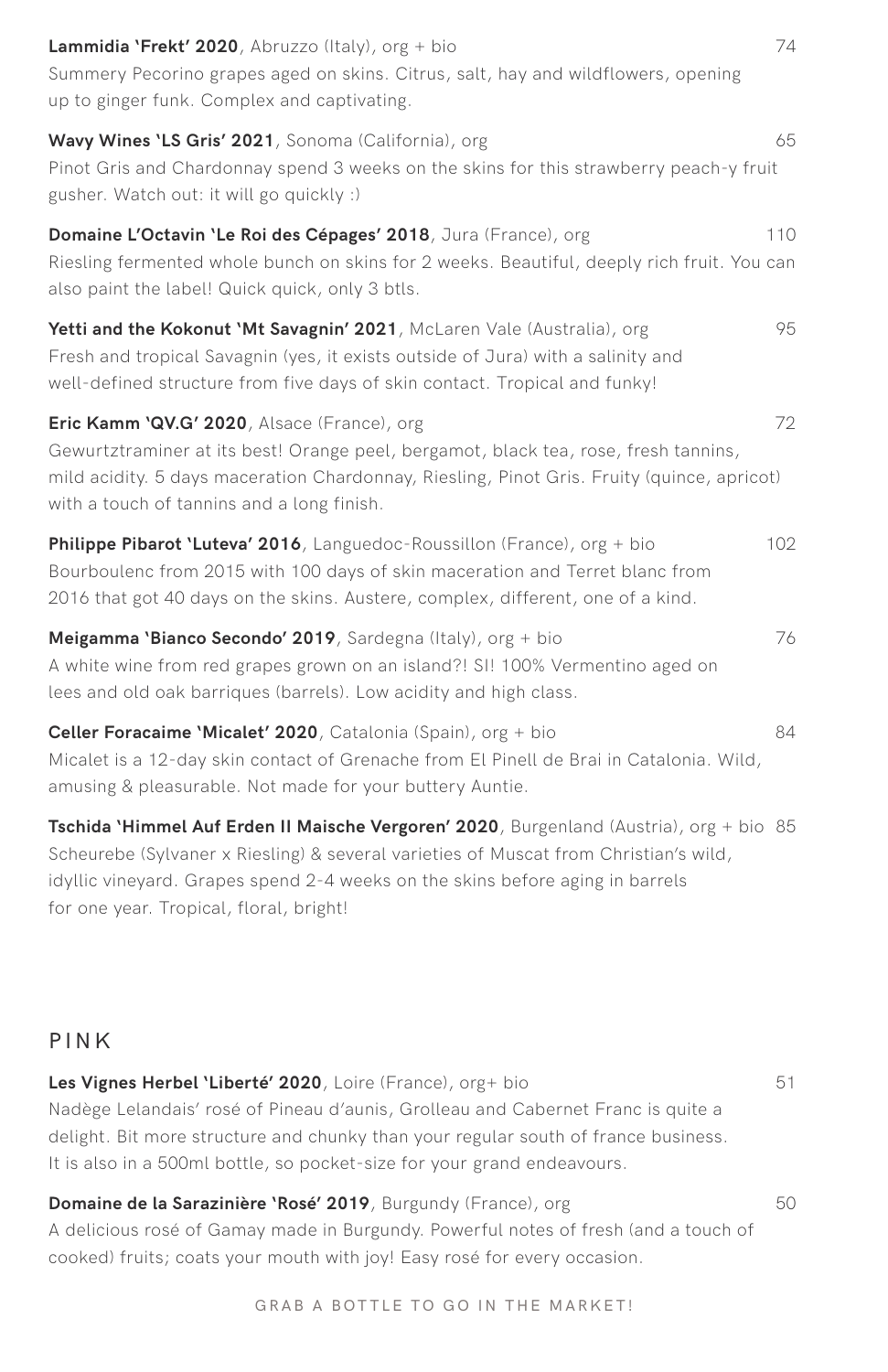| Cantina Indigeno 'Cerasuolo Rosato', Abruzzo (Italy), org<br>Montepulciano undergoes a short maceration for this lively and somewhat funky<br>rosato. 'Cerasuolo' = 'Cherry' in Italian and is a fitting name for this style of<br>pomegrane-cherry juice! | 61  |
|------------------------------------------------------------------------------------------------------------------------------------------------------------------------------------------------------------------------------------------------------------|-----|
| <b>Podere Pradarolo 'Velius' 2019</b> , Emilia-Romagna (Italy), org + bio<br>A dynamic rosé of Barbera grapes. Energy, fruit, character and passion. Substantial mouth<br>and crackling acidity.                                                           | 61  |
| <b>Castell D'Age 'Luz Y Luz' 2020</b> , Emilia-Romagna (Italy), org + bio<br>Rosé of Garnacha from Catalonia. Lilies on the nose, a little nutty, round palate,<br>herbaceous finish.                                                                      | 59  |
| Stagiaire 'Dreams On Layaway' 2020, Santa Cruz (California), org<br>Pinot Noir that was meant to be a red wine but because of the fires last year ended up a<br>rosé (hence the name)!Be ready for elegance, finess and excitment.                         | 80  |
| Ad Vinum 'Verres' 2018, Rhone (France), org<br>A special treat we have here: Complex and intoxicating rosé of Grenache Noir, Grenache<br>Blanc, Counoise, Roussanne, Syrah, Bourboulenc, Cinsault! Violet, cassis, raspberry.                              | 116 |

### RED

| Laurent Herlin 'Tsoin Tsoin' 2020, Loire (France), org + bio<br>A serious / not so serious carbonically macerated Cabernet Franc. Fun and<br>fresh, candied cherry cola and light sweet tannins.                                    | 55 |
|-------------------------------------------------------------------------------------------------------------------------------------------------------------------------------------------------------------------------------------|----|
| Wavy Wines 'Super Californian' 2020, Sonoma (California), org<br>A groovy, carbonic blend of classic Cali varietals Merlot, Sangiovese, Barbera, Freisa,<br>Mourvèdre. Buoyant, fresh, and sure to please!                          | 76 |
| Baptiste Nayrand 'Vésanie' 2020, Burgundy (France), org<br>Delicious, light Gamay yet with some character. Earthiness, with Cabernet Franc vibes and<br>a round, supple finish.                                                     | 66 |
| Domaine Léonine 'Bottle Neck' 2020, Languedoc (France), org + bio<br>Seductively spicy mix of Syrah and Grenache. Quite light, actually, but cherry, rose and<br>raspberry pack an elegant punch.                                   | 72 |
| Julien Altaber 'Côteaux Bourguignons' 2020, Burgundy (France), org + bio<br>A Pinot Noir & Gamay mouth party. Julien always makes you say 'aahhhhhh' every time you<br>drink his wine. Truly fantastic.                             | 71 |
| Le Raisin et L'Ange 'Bran' 2020, Ardèche (France), org + bio<br>Gilles and his son Antonin curated this delicious Gamay! Like all of their bottlings, this wine<br>is filled with energy and great fragrant fruit. Light and alive! | 67 |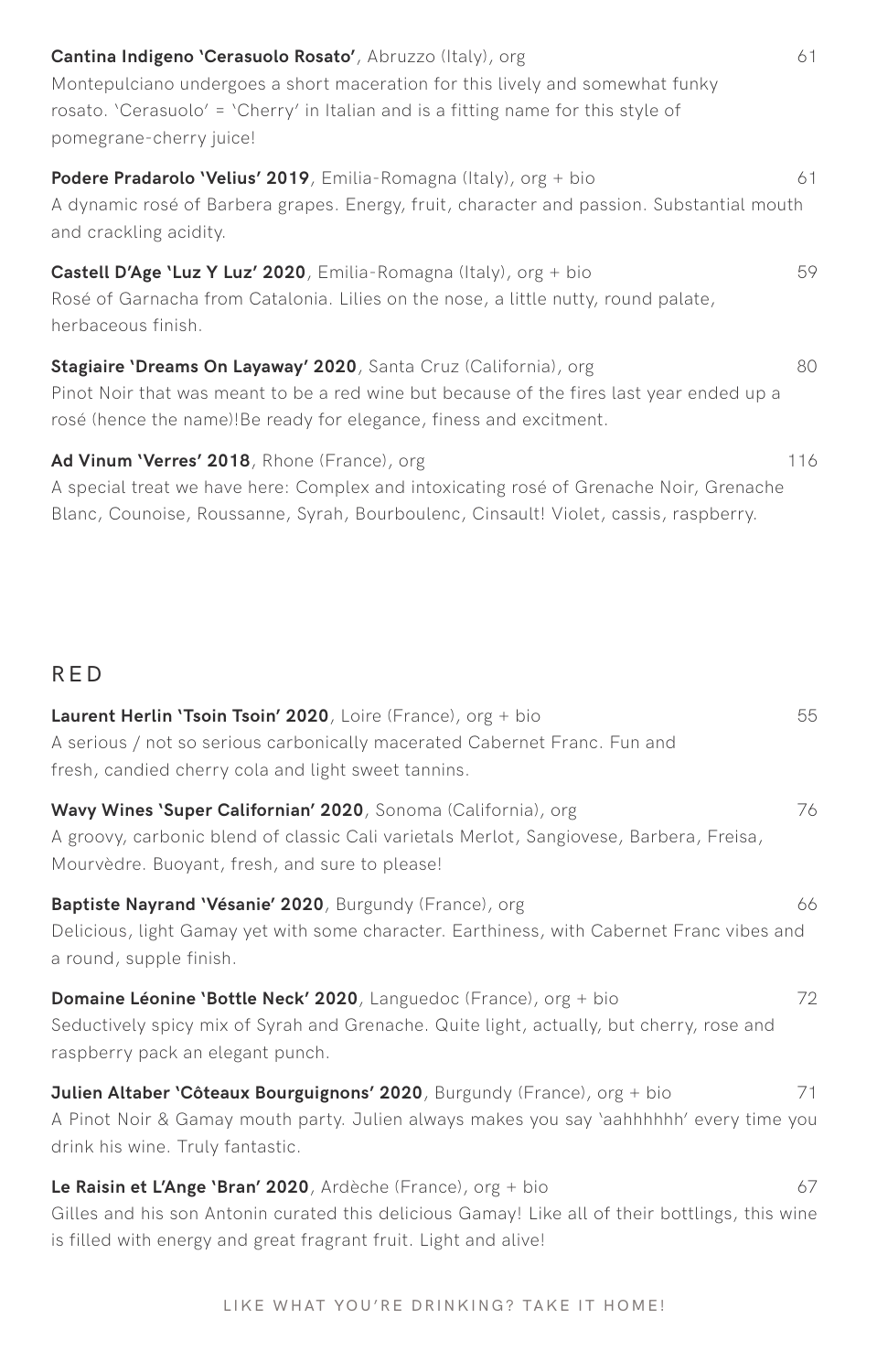| Ad Vinum 'Blood Farmers' 2020, Rhône (France), org<br>70<br>Grenache, Carignan, Mourvèdre, Roussanne from the former sommelier of Le Chateau-                                                                                                                                                                                                                                     |    |
|-----------------------------------------------------------------------------------------------------------------------------------------------------------------------------------------------------------------------------------------------------------------------------------------------------------------------------------------------------------------------------------|----|
| briand in Paris. A refreshing ripe white and red blend, gorgeous and juicy.<br>Les Foulards Rouge 'Octobre' 2021, Languedoc-Roussillon (France), org + bio<br>Nouveau-style wine of quickly pressed Syrah and Grenache, carbonically macerated<br>and bottled. Berry-foward, herbaceous, funky, vibrant juice. So fun!                                                            | 62 |
| Garo'vin 'Lulu Berlue' 2020, Loire (France), org<br>Medium bodied bottle from a trio of grapes: Cabernet Sauvignon, Cabernet Franc, Groll-<br>eau. Mister C. Franc gets you on the nose with touches of violet. The rest completes the<br>spicy, uplifting equation.                                                                                                              | 67 |
| Scotty-Boy! 'El Sandweeech!!!' 2021, Santa Barbara (California) org<br>72<br>Easy assemblage of Pinot Noir & Chardonnay 27 days skin macerated. Drinks like a red<br>fruit juice: cherries, spices, plums, and a light, velvetlike tannin.                                                                                                                                        |    |
| 129<br>L'Ange Vin 'Regard Du Loir' 2018, Loire (France) org<br>Another treasure. Lively, fresh Pineau d'Aunis whole cluster-vinified in cuves instead of<br>neutral oak. Fresh pepper, wild fruits, charming and inviting.                                                                                                                                                        |    |
| Arribas Wine 'Saroto Raiola Tinto' 2020, Trás-os-Montes (Portugal), org + bio<br>105<br>Made of a dozen coplanted grapes, this Portuguese red has deep, concentrated<br>fruits aromas, sandy tannins and a silky delicate red fruit mouth. Feels like it could<br>belong in Burgundy.                                                                                             |    |
| <b>Frank Cornelissen 'PU' 2018</b> , Sicily (Italy), org + bio<br>193<br>The grapes are looking out at the Mediteranean sea at 2000' altitude. Salty, dark fruits,<br>ashy, mineral and generous. Deviant and defiant.                                                                                                                                                            |    |
| Le Petit Domaine de Gimios 'Cuvée Rouge De Causse' 2020, Languedoc (France), bio 110<br>Rouge Causse is a blend of 16 different red and white grapes. Energetic acidity,<br>herbaceous and savory. Medium body with dusty tannins.                                                                                                                                                |    |
| 129<br>Maison en Belles Lies 'Maranges' 2017, Burgundy (France), org + bio<br>Côte de Beaune Burgundian elegance from one of the most thoughtful non-interven-<br>tionists in the land. Biodynamic Pinot Noir as it should be, with one moon cycle of<br>whole-cluster maceration, aging in old barrels, and no filtration or added sulfur. Pure red<br>fruit and sophistication! |    |
| Frank Cornelissen 'Susucaru Rosso' 2020, Sicily (Italy), org<br>84<br>Nerello Mascalese, Nerello Capuccio, Minella Nera, Alicante Bouschet and Minella Bianco<br>for a fragrant, elegant and fluid red wine with great personality from Etna in Sicily.                                                                                                                           |    |
| Domaine Bonnet-Cotton 'Beaujolais' 2020, Beaujolais (France), org<br>This wild winemaker makes wild wines! Syrah, Alicante, Grenache, unfined,<br>unfiltered, no added sulfites. Punchy without being too bold. Savory and peppery!                                                                                                                                               | 76 |
| La Sorga 'Esprit Attila' 2018, Languedoc-Roussillon (France), org<br>This wild winemaker makes wild wines! Syrah, Alicante, Grenache, unfined,<br>unfiltered, no added sulfites. Punchy without being too bold. Savory and peppery!                                                                                                                                               | 95 |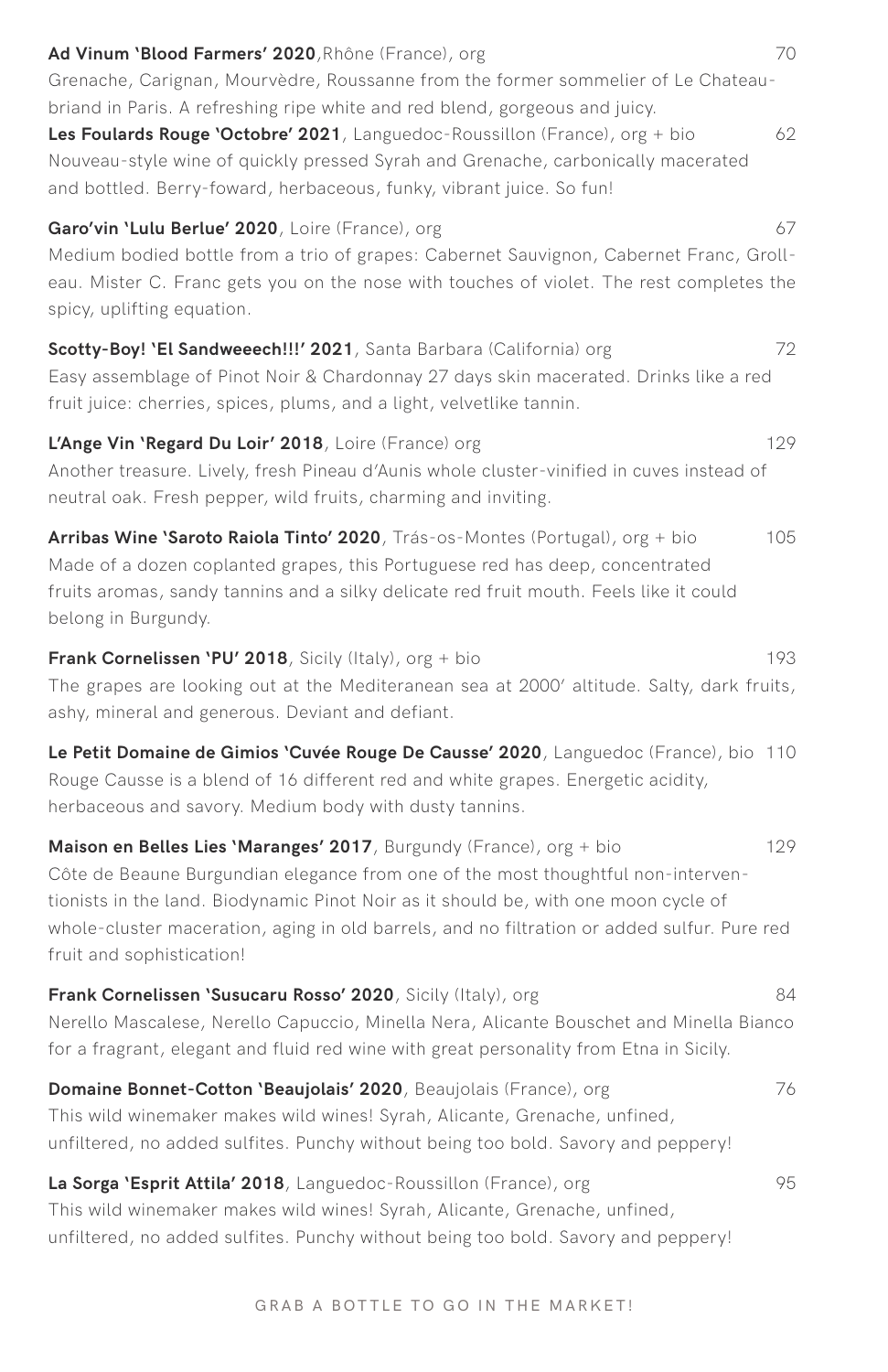| Ashanta 'Under Currents' 2020, Mendocino (California), org + bio<br>76<br>Ashanta strikes again with this old vine Carignan from AVA estate in Mendocino.<br>Cherry forward, tarragon, blue and red berries with some rose.                                                                   |  |
|-----------------------------------------------------------------------------------------------------------------------------------------------------------------------------------------------------------------------------------------------------------------------------------------------|--|
| La Clarine Farm 'Cabernet Sauvignon' 2019, Sierra Foothills (California), org + bio<br>67<br>A Cabernet-Sauvignon that will surprise the palate. Aged without oak, it really<br>showcase the true taste of the grape. Medium bodied, medium acidity, light<br>tannins and filled with fruits. |  |
| Mas Coutelou 'Quoi Qu'il En Goutte' NV, Languedoc-Roussillon (France), org<br>67<br>50/50 Syrah & Carignan. Medium-bodied with a lovely deep taste of black and blue fruits.<br>Strong structured minerality and acidity.                                                                     |  |
| Sandoval 'Zinfandel No.1' 2020, San Luis Obispo (California), org<br>84<br>Carlos is a young winemaker in San Luis Obispo. This natural Zinfandel will change your<br>mind about the grape. Rustic, bold, herbaceous, meaty, fun and surprising. Get ready!                                   |  |
| Mario Macciocca 'Terra' 2019, Lazio (Italy), bio<br>60<br>Mario is a champion of biodynamic and low intervention winemaking in Lazio.<br>Here is Cesanese! A voluptuous, dark, fruit-forward wine with a little spice and<br>finish of espresso and licorice.                                 |  |
| The Marigny 'Pinot Noir Carbonic Maceration' 2021, Willamette Valley (Oregon), bio<br>71<br>Remember how much you loved Shirley Temples as a kid? This is the adult version. Bright<br>and poppy Pinot Noir. Utterly crushable.                                                               |  |
| Tunia 'Cantomoro' 2010, Tuscany (Italy), org + bio<br>120<br>Deep, rust-colored Cabernet Sauvignon that still maintains a spritely nature<br>despite its age. Sultry cocoa and irony florals. A real treat!                                                                                   |  |
| Tschida 'Himmel Auf Erden' Rot 2019, Burgenland (Austria), org + bio<br>115<br>Tart, but dense, Zweigelt and Cabernet Sauvignon from Christian, a master of<br>biodynamics.                                                                                                                   |  |
| Ruth Lewandowski 'Boaz' 2020, Mendocino (California), org<br>68<br>Deep, luxurious, blend of Carignan, Grenache & Cabernet Sauvignon that's jammy<br>on the nose and plummy, meaty, tannic & rich in the palate.                                                                              |  |
| 63<br>Les Sabots d'Hélène 'Pogo' 2020, Languedoc-Roussillon (France), org<br>Fizzy, surprisingly bold blend of Grenache, Syrah, Carignan, Mourvèdre, Cinsault.<br>Intense spice and chocolate nose. Zippy mouth with rich tannins and an earthy finish.                                       |  |
| Les Sabots d'Hélène 'La Mauvaise Réputation' 2019, Languedoc-Roussillon (Fr), org<br>71.<br>Carignan with a dark side! Rich and intense, dark fruit, rich spices and leather.<br>Bold palate, chocolate and cacao.                                                                            |  |
| Sextant 'Maranges' 2019, Burgundy (France), org + bio MAGNUM!!!<br>200<br>A beautiful expression of Pinot Noir from Julien Altaber. 80% whole bunches are<br>pressed after fifteen days maceration before aging for one year in old French<br>oak barriques.                                  |  |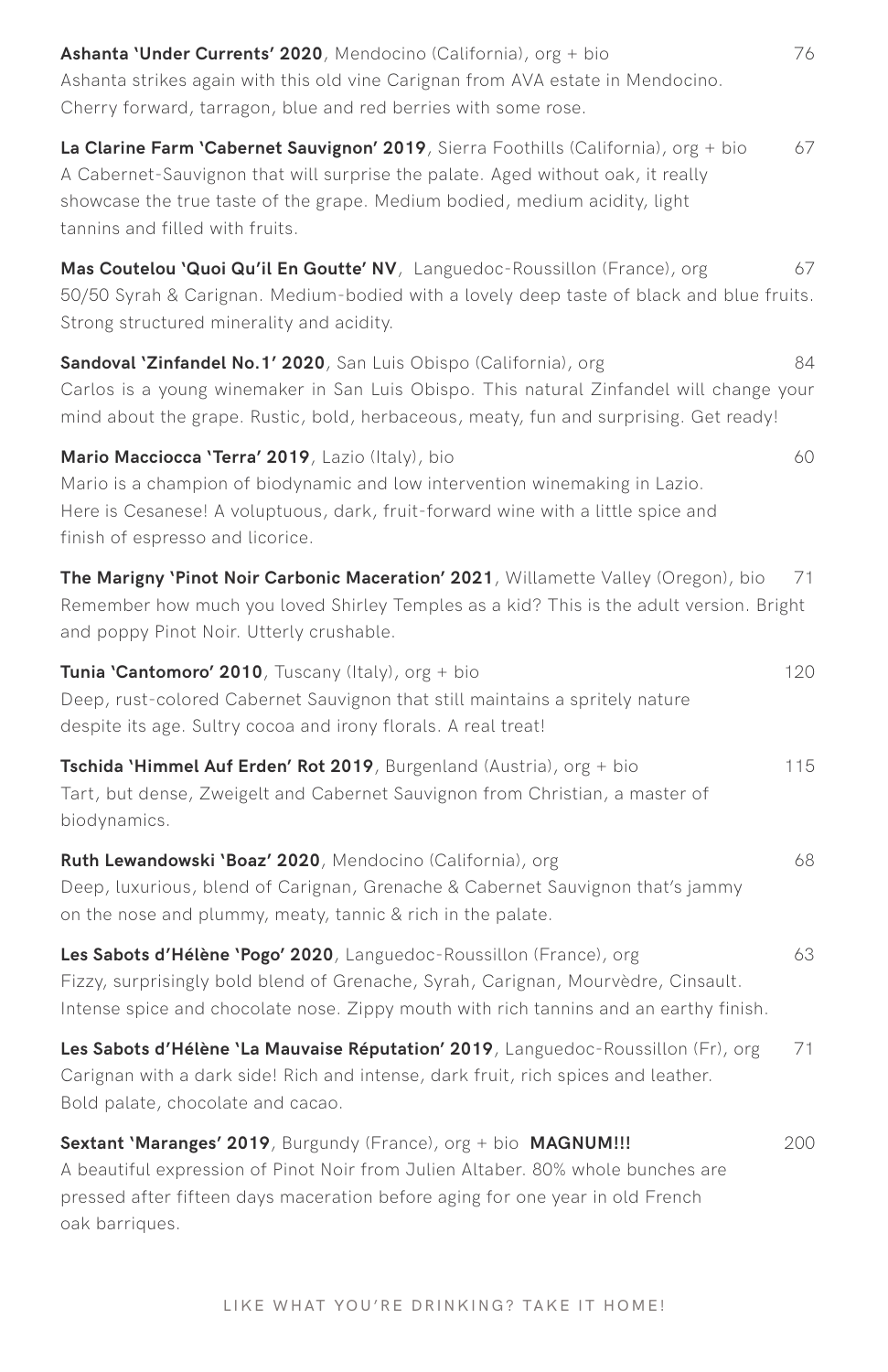#### BEER

| <b>Heater Allen 'Abzug'</b> (160z) Crisp and refreshing Vienna-style Lager. 4.1% ABV        | 12     |
|---------------------------------------------------------------------------------------------|--------|
| <b>Double Nickel IPA</b> (1602) Citrus and Pine IPA 8% ABV                                  | 8      |
| <b>Dutchess 'Ketzer'</b> (160z) Franconian inspired Helles Kellerbier 4.8% ABV              | 13     |
| <b>Dutchess 'Ghost Beer'</b> (160z) 'Hybrid' US & UK malt & hop pale ale 4.8%               | 12     |
| <b>Plank Heller 'Weizenbock'</b> (160z) Light, yet full body Weizenbock 7.8% ABV            | 12     |
| <b>Dieu Du Ciel! 'Rosee d'Hibiscus'</b> (160z) Wheat beer w/hibiscus flower 5.9% ABV        | 12     |
| To Ol Gose to Hollywood (440ml) Salty, sour light gose, with oranges 3.8% ABV               | $10 -$ |
| <b>De La Senne 'Saison de la Senne'</b> (110z) mixed-fermentation saison & lambic 6% ABV 16 |        |

A special find. Perfect balance of dry saison & funky lambic from Cantillon, paying homage to 19th century saison. Aged 3 years in oak barrels & dry-hopped before bottling. Bitter complexity, intriguing, and worth it!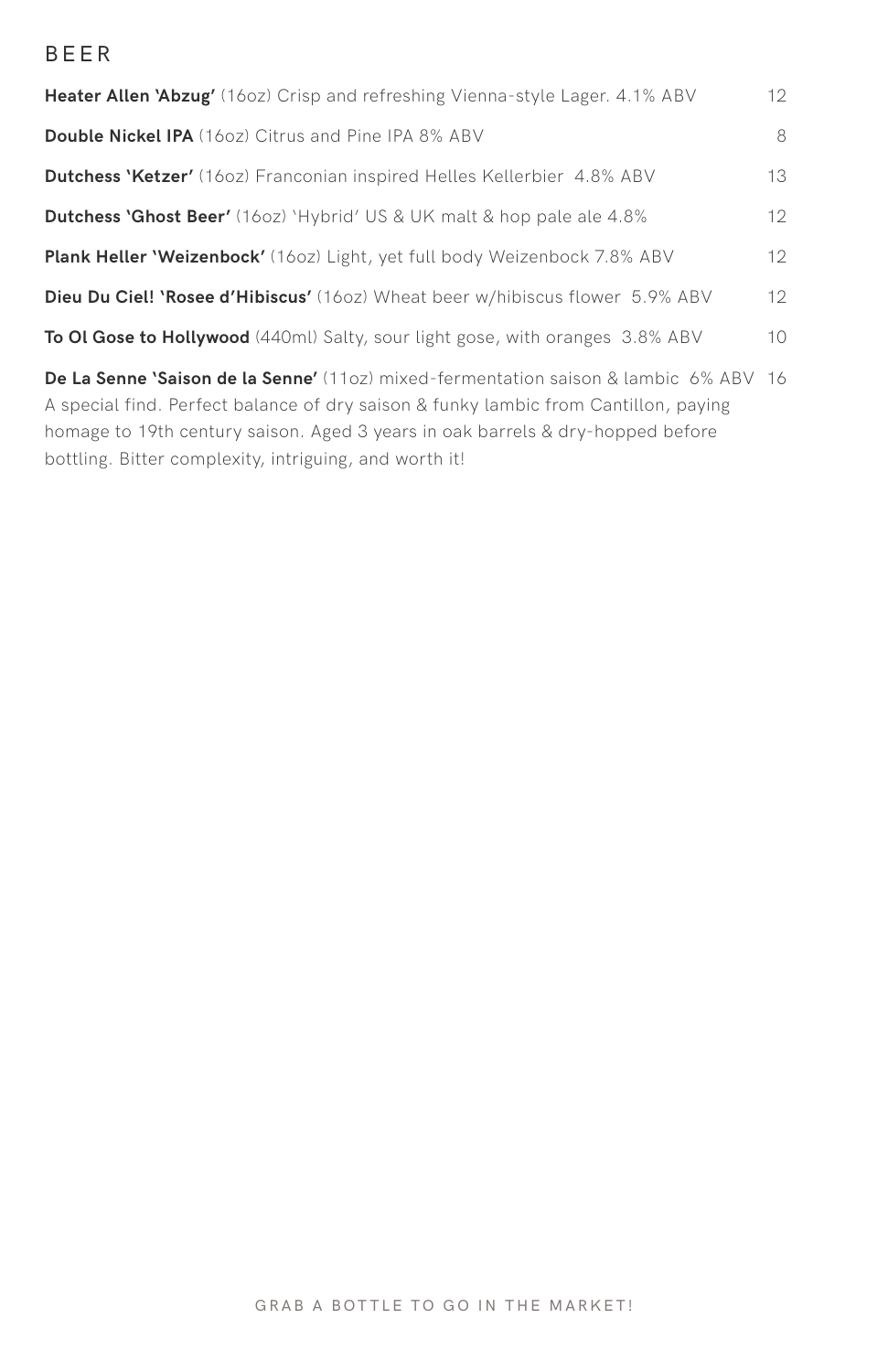#### AMAR I

\*Amaro Angeleno • 13 Aperol • 11 Averna • 11 Braulio • 15 Campari • 12 Cocchi Dopo Teatro • 12 Meletti • 11 Nonino • 15 Rucolino • 14

#### LIQUEUR & DIGESTIF

Ahus Akvavit • 12 Chartreuse • 15 Current Cassis • 15 Escubac • 13 Leopold Bros. Absinthe • 22 Lillet Blanc • 11 Pernod Absinthe Supérieur • 18 SHERRY Hartley & Gibson Sherry Fino • 18

VERMOUTH Carpano Antica Rouge • 12 Cocchi Rosa • 11

#### CALVADOS AND COGNAC

Chateau du Breuil Calvados • 22 Jean Grosperrin Petite Champagne Cognac • 22 Cognac Park Fin Bois • 17

LIKE WHAT YOU'RE DRINKING? TAKE IT HOME!

\*made in Californa